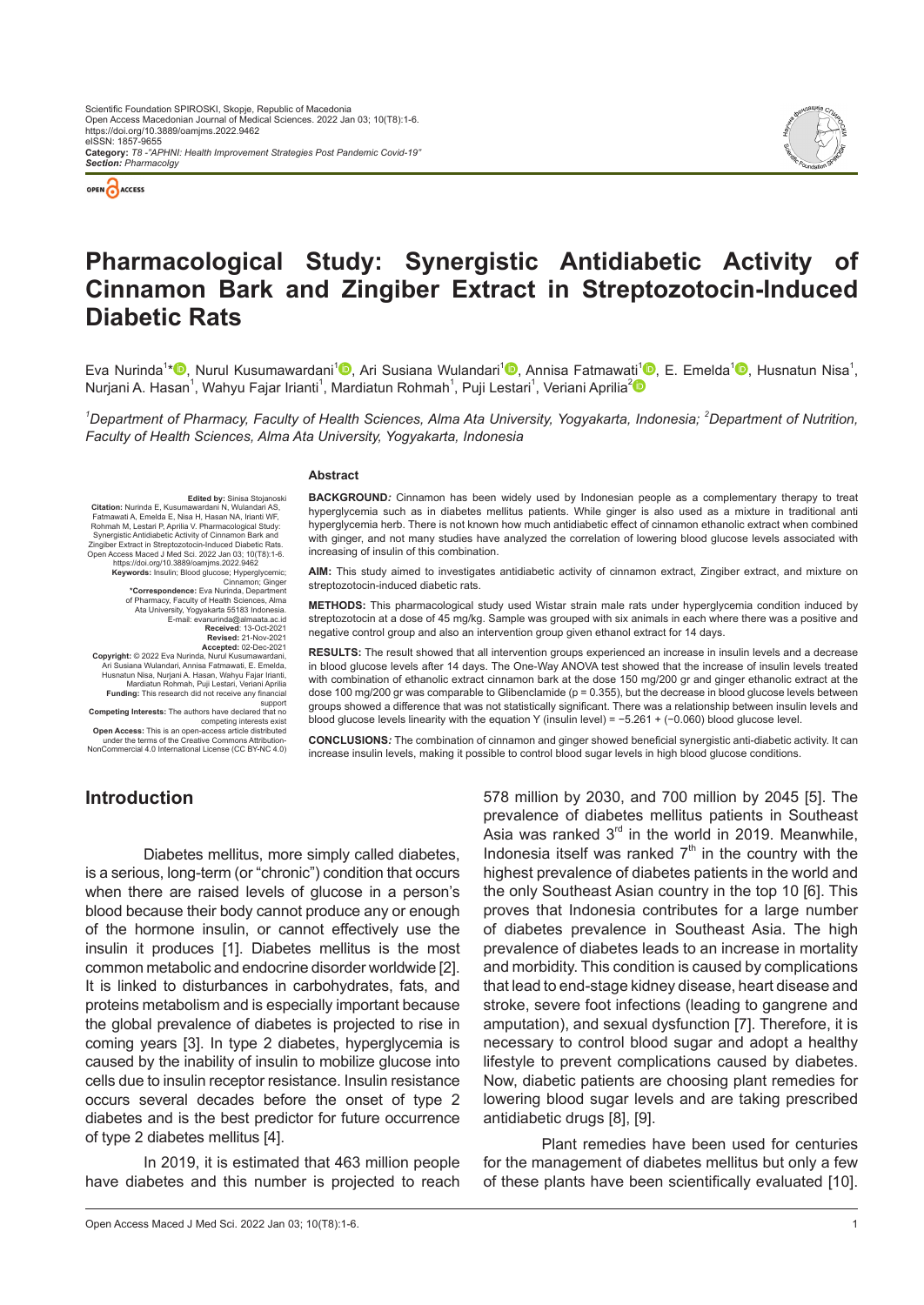Medicinal plants have potential to treat many diseases. Cinnamon consists of a variety of resinous compounds, including cinnamaldehyde, cinnamate, cinnamic acid, and numerous essential oils. It was reported that the spicy taste and fragrance are due to the presence of cinnamaldehyde and occur due to the absorption of oxygen [11]. One of the major constituents of essential oil extracted from C. zeylanicum named (E)-cinnamaldehyde has an ant tyrosinase activity, while cinnamaldehyde is the principal compound responsible for this activity [12]. Cinnamon can be useful as an antioxidant, neurological treatment, antidiabetic, antimicrobial, anticancer, and anti-cholesterol. Several reports have dealt with the numerous properties of cinnamon in the forms of bark, essential oils, bark powder, phenolic compounds, flavonoids, and isolated components. The antioxidant and antimicrobial activities may occur through the direct action on oxidants or microbes, whereas the anti-inflammatory, anticancer, and antidiabetic activities occur indirectly through receptor-mediated mechanisms [11]. A previous study showed the anti-inflammatory effect of cinnamon, which states that the combination of cinnamon oil and red betel extract has the potential to accelerate wound healing and reduce perineal pain in episiotomy incision models conducted in Swiss mice [13].

Meanwhile ginger root is used to attenuate and treat several common diseases, such as headaches, colds, nausea, and emesis. Chemical analysis of ginger shows that it contains over 400 different compounds [14]. Many bioactive compounds in ginger have been identified, such as phenolic and terpene compounds. The phenolic compounds are mainly gingerols, shogaols, and paradols, which account for the various bioactivities of ginger [15]. Cinnamon and ginger act very effectively against diabetes on biochemical parameters of rat. Both restore glucose level to normal [16]. Aqueous extracts of ginger and cinnamon bark can decrease blood glucose level [17]. Cinnamon acts effectively on urea, uric acid and creatinine while ginger does more effectively restoration in creatinine and lipid peroxidase [16].

The biological properties of plant cinnamon bark extract and ginger extract have been studied for anti-diabetic effects. Therefore, this study aimed to study the antidiabetic properties of cinnamon bark extract, ginger extract, and the mixture of the two on the antidiabetic effect of the streptozotocin-diabetic rat model.

## **Methods**

## *Materials*

Extraction equipment includes containers and covers, aluminum foil, magnetic stirrer, rotary evaporator, water bath, and flannel. The treatment tools used were cannula, measuring cup, Eppendorf tube, manual scale, centrifugation, spectrophotometer, microplate reader, and vortex. The materials used were cinnamon extract, ginger extract, streptozotocin, glibenclamide 5mg, 50% ethanol, nicotinamide, ELISA kit, buffer solution 0.1 M, and CMC-Na 0.5%.

### *Extraction method*

Cinnamon bark (Cinnamomum zeylanicum) and ginger rhizome (Zingiber officinale) were obtained from traditional markets that sell various kinds of herbal ingredients in the Yogyakarta area. The extraction process was carried out by immersing simplicia using 50% ethanol for 1  $\times$  24 h with stirring for the first 2 h. Remaceration was carried out twice so that the active substances in simplicia can be taken optimally. After that, evaporation was carried out to form a thick extract.

#### *Rats experiment*

The research was conducted at the Pharmacology Department of Alma Ata University in collaborated with the Centre for Food and Nutrition Studies, Gadjah Mada University which is conformable with code of ethics for research on test animals approved by the Health Research Ethics Commission of Alma Ata University with the number: KE/AA/VI/10512/EC/2021. Forty-eight male Wistar rats weighed 180–200g were included in this study and divided into 8 groups with six animals in each group. The groups were K= normal group, K (-) = hyperglycemia group, K  $(+)$  = group given Glibenclamide, P1= group with a single cinnamon extract dose of 250 mg/200 grBW, P2 = group with a single ginger extract at a dose of 250 mg/200 grBW, P3= combination group with 125 mg/200 grBW cinnamon extract plus 125 mg/200 grBW ginger, P4 = combination group with 100 mg/200 grBW cinnamon extract plus 150 mg/200 grBW ginger, and P5 = combination group with 150 mg/200 grBW cinnamon extract plus 100 mg/200 grBW ginger.

All rats were adapted in the laboratory for 3 days, and then all of them were induced to be in hyperglycemic conditions similar to the T2DM type with 45 mg/kgBW Streptozotocine (STZ) + NA 110 mg/kg except for the normal group (K). Blood glucose levels were measured before and after STZ induction to ensure that the test animals did experience an increase in blood sugar levels. Then all groups were given treatment according to their distribution for 14 days. At the beginning (day 0) and the end of the observation (day 15) measurements of blood glucose levels and insulin levels of rats were carried out.

#### *Analysis*

The results were statistically analyzed using one-way analysis of variance test of variance and Bonferroni's multiple tests to determine the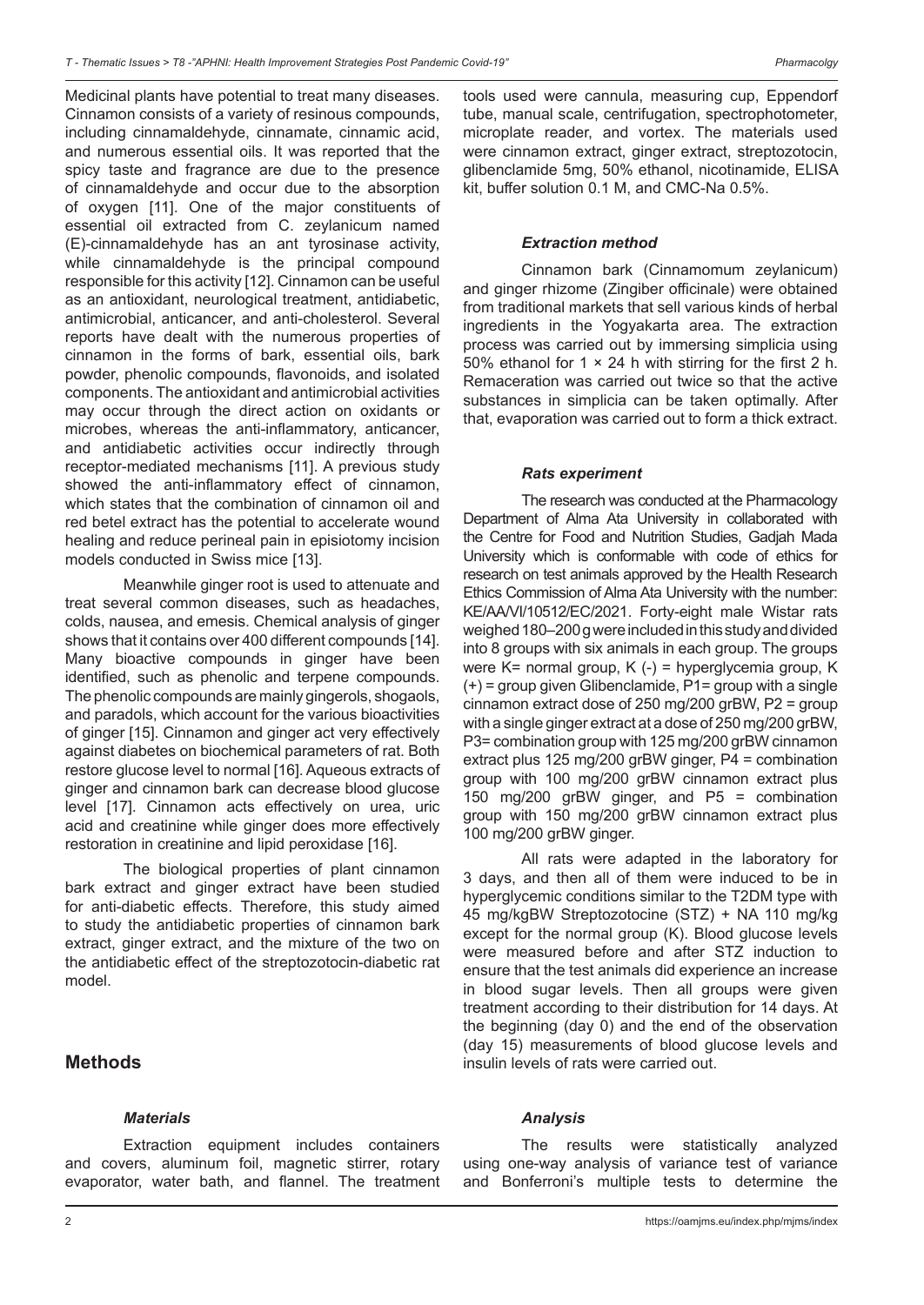significance level of insulin and blood glucose levels. The correlation between insulin and blood glucose level post-treatment was analyzed using Spearman's ρ test. On the other hand, the regression linear test was used to determine the linear equation between insulin gain score and glucose levels gain score  $(Y = a + bX)$ where Y=dependent variable "insulin level," a=constant "B," X=independent variable "glucose level"). A value of p < 0.050 was considered statistically significant.

### **Results**

A single dose of 250 mg/200 grBW (P1) of cinnamon extract can reduce the blood glucose level of rats induced by streptozotocin by 54%. At the same dose, a single ginger extract (P2) can reduce blood glucose levels by 50%. The combined doses of 125 mg/200 grBW (P3), 100 mg/200 grBW (P4), and 150 mg/200 grBW (P5) were able to reduce blood glucose levels in rats by 54%, 49%, and 60%, respectively. Table 1 shows the decline in the capacity of each study group, and one-way analysis of variance was used to view the statistical differences.

The decrease in blood glucose levels in the P3 group (141.18  $\pm$  1.98 mg/dl) and in the P5 group  $(155.27 \pm 1.08 \text{ mg/dl})$  showed a greater decrease than the single cinnamon extract (143.85  $\pm$  1.76 mg/dl) and the single ginger extract (132.24  $\pm$  0.74 mg/dl). This indicates that there is a synergistic effect between cinnamon extract and ginger extract as an antidiabetic. At the highest combined dose (P5), the blood glucose reduction is equivalent to that of the hypoglycemic drug glibenclamide at a dose of 10 mg/kg, which can reduce blood glucose by 63%.

The results of this study show that not only monotherapy has anti-hyperglycemic activity. However, the administration of the combination between cinnamon and ginger extract can provide a synergistic anti-diabetic effect (Figure 1). The average blood glucose level of rats in the glibenclamide group (K2), P1, P2, P3, and P4 was lower than that of the K1 group (Figure 1), indicating that the blood glucose level was significantly decreased after treatment. This event shows that the administration of glibenclamide,



*Figure 1: The chart describes the results of pre-test (diabetes) and post-test (treatment) blood glucose levels*

cinnamomum, and Zingiber officinale extract can affect glucose homeostasis that is hyperglycemia condition in DM due to Streptozotocin induction.

Based on the results of measurements of plasma insulin levels in rats after streptozotocin administration, the average plasma insulin levels in rats after streptozotocin administration was 439.86 pg/ml. The mean plasma insulin level after the administration of streptozotocin showed a decrease when compared to normal values. It shows that the administration of streptozotocin in conditions before DM affects pancreatic cells so that insulin production and secretion by pancreatic cells reduce, which indicates the condition of type 2 diabetes mellitus. The graph in Figure 2 shows that the average plasma insulin levels of rats in the treatment group after receiving Cinnamon, Zingiber extract, and mixture for 14 days had a statistically significant difference compared to the negative control group. The average plasma insulin levels of rats in the K1 group showed the smallest value when compared to the glibenclamide group and the treatment with cinnamon and Zingiber extract. The low mean plasma insulin levels in the K1 group indicated that insulin secretion continued to decline due to the ongoing effect of streptozotocin induction on pancreatic cells.

Based on the results of one-way ANOVA test, plasma insulin levels between the treatment groups were statistically significant ( $p < 0.05$ ) (Table 2), especially with the K1 group. The result shows that the plasma insulin levels of the rats tend to increase in glibenclamide group, cinnamon group, and ginger group (Table 2 and Figure 2). In groups P3 (99.27 ± 5.61 pg/ml) and P5 (111.63  $\pm$  5.88 pg/ml), the gain score value of insulin levels was actually greater than the administration of single cinnamon extract  $(83.64 \pm 4.23 \text{ pg/ml})$  and single ginger extract  $(63.82$ ± 10.39 pg/ml). This indicates that with the increase in the combined dose of the administration of cinnamon and ginger extracts tended to increase the plasma insulin levels in diabetic rats (Figure 2). The synergistic combination of the cinnamon and ginger can provide potential antioxidant effects, inhibit free radicals caused by hyperglycemia, and lead to increase insulin secretion. Therefore, the data on decreasing blood



*Figure 2: Box and whisker diagrams of pre-test (diabetes) and posttest (treatment) test results of insulin levels*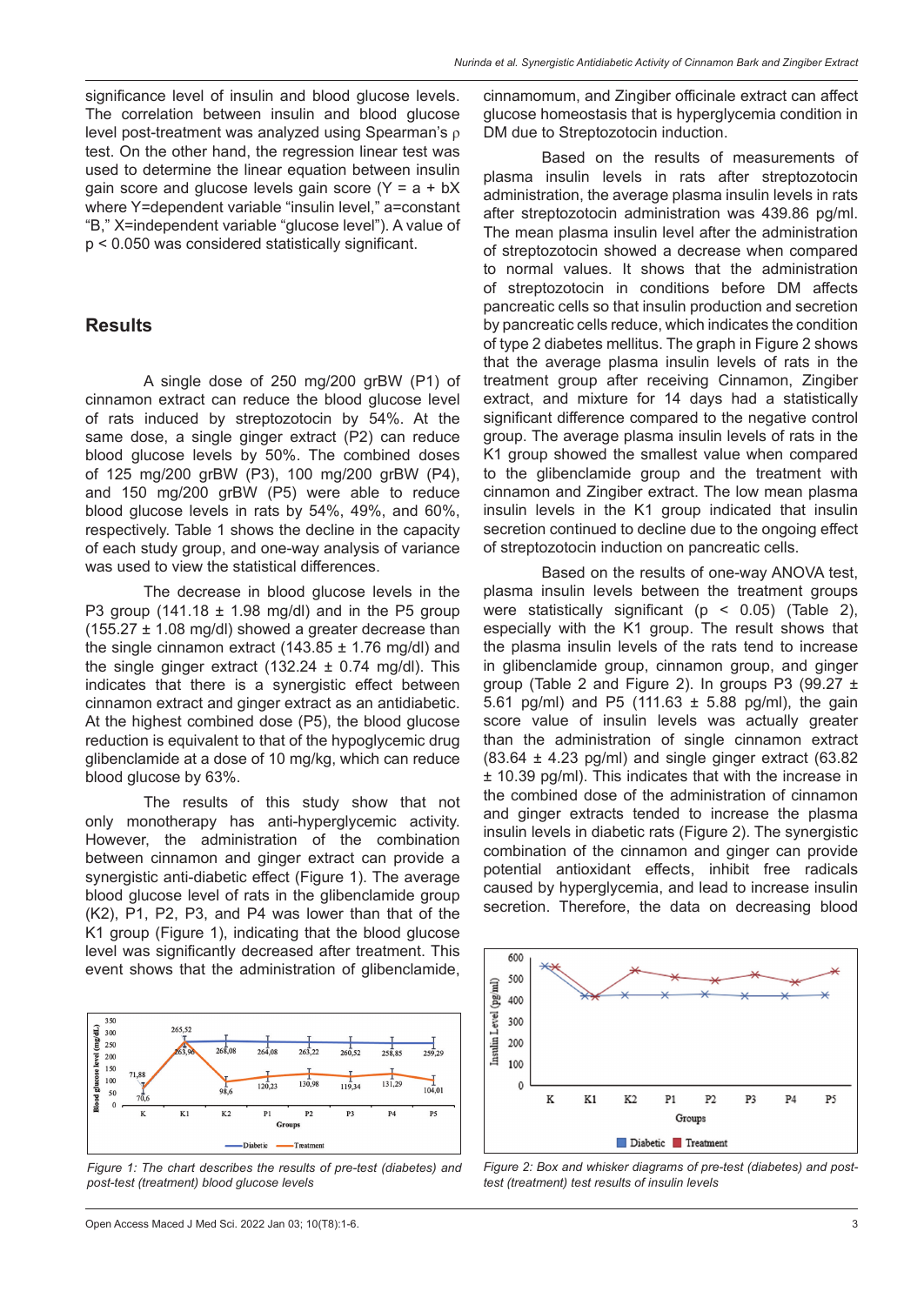|                                                                                                                                                                                                                   | Groups            |                   |                                 |                      |                                 |                                 |                                 |                      |
|-------------------------------------------------------------------------------------------------------------------------------------------------------------------------------------------------------------------|-------------------|-------------------|---------------------------------|----------------------|---------------------------------|---------------------------------|---------------------------------|----------------------|
|                                                                                                                                                                                                                   |                   |                   | K <sub>2</sub>                  | P1                   | P2                              | P <sub>3</sub>                  | P <sub>4</sub>                  | P <sub>5</sub>       |
| Normal (mg/dl)                                                                                                                                                                                                    | $69.71 \pm 1.47$  | $70.57 \pm 1.87$  | $68.62 \pm 2.28$                | $69.19 \pm 2.96$     | $69.71 \pm 2.51$                | $69.02 \pm 2.38$                | $70.29 \pm 1.59$                | $68.45 \pm 1.81$     |
| Diabetic (mg/dl)                                                                                                                                                                                                  | $70.60 \pm 1.60$  | $263.96 \pm 5.23$ | $268.08 \pm 1.33$               | $264.08 \pm 4.88$    | $263.22 \pm 2.46$               | $260.52 \pm 6.00$               | $258.85 \pm 3.56$               | $259.29 \pm 6.46$    |
| Treatment (mg/dl)                                                                                                                                                                                                 | $71.88 \pm 1.52$  | $265.52 \pm 5.23$ | $98.60 \pm 2.17$                | $120.23 \pm 3.48$    | $130.98 \pm 2.54$               | $119.34 \pm 4.59$               | $131.29 \pm 4.30$               | $104.01 \pm 5.92$    |
| Gain score (mg/dl)                                                                                                                                                                                                | $1.28 \pm 0.21$ * | $1.56 \pm 1.09*$  | $-169.48 \pm 0.89$ <sup>*</sup> | $-143.85 \pm 1.76$ * | $-132.24 \pm 0.74$ <sup>*</sup> | $-141.18 \pm 1.98$ <sup>*</sup> | $-127.43 \pm 1.41$ <sup>*</sup> | $-155.27 \pm 1.08$ * |
| Result is presented as mean (X) ± Standard deviation (SD). *p<0,050, compared with diabetic control, non-diabetic control group, and compared each other's between groups with one-way ANOVA Test by Bonferroni's |                   |                   |                                 |                      |                                 |                                 |                                 |                      |

Result is presented as mean (X) ± Standard deviation (SD). \*p<0,050, compared with diabetic control, non-diabetic control group, and compared each other's between groups with one-way ANOVA Test by Bonferroni's<br>multiple tes P3: Combination of Cinnamomum extract (125 mg/200 gram BW) and Zingiber officinale extract (125mg/200 gram BW), P4: Combination of Cinnamomum extract (100mg/200 gram BW) and Zingiber officinale extract (150 mg/200 gram), P5: Combination of Cinnamomum extract (150 mg/200 gram BW) and Zingiber officinale extract (100 mg/200 gram BW)

glucose level also show the same thing on this group. The effect of oral administration of cinnamomum and Zingiber officinale extract on blood glucose (mg/dL) in the diabetic rats showing in Table 1.

The ability of extract to increase plasma insulin levels after treatment in this study resulted in a decrease in glucose levels, as evidenced by the statistical correlation between the insulin plasma level and glucose level (Table 3). The results showed that there was a strong and linear correlation between the increase in insulin and the decrease in blood glucose levels with the increase in the dose of the combination of cinnamomum and Zingiber officinale extract.

The adjusted  $R^2$  equation is 0.917 (91.7%), it means that the capacity of changes in blood glucose to explain changes in insulin levels is 91.7%, with a very strong negative correlation ( $r = 0.959$ ). It shows that after treatment, higher insulin levels are associated with better blood sugar control. The linear regression equation obtained is Y (insulin level) = −5.261 + (−0.060) blood glucose level (Figure 3).

#### **Discussion**

In this study, the use of streptozotocin to induce diabetes affects the function of pancreatic cells to reduce insulin secretion and insulin sensitivity [18]. It can affect glucose concentration, which can lead to hyperglycemia. Due to the decrease in insulin biosynthesis and secretion, giving streptozotocin will affect the expression of GLUT 2, resulting in decreased sensitivity of peripheral insulin receptors [19]. These conditions lead to increase insulin resistance, which is characterized by the hyperglycemia in the rat model of streptozotocin-induced type 2 diabetes [20]. In addition, hyperglycemia increases free radicals (ROS) so that it has an important role in the causes and complications of diabetes mellitus [20], [21]. In the case of diabetic

rats, the lipid peroxide malondialdehyde in red blood cells (RBC) increases. Increased oxidative stress and decrease antioxidant defense systems are the cause of diabetes mellitus [22]. It is necessary to perform antioxidant therapy on diabetic rats to control blood glucose and prevents diabetic progression and complications.

The cinnamon extract contains biologically active compounds such as cinnamaldehyde, cinnamyl alcohol, cinnamic acid, and cinnamic acid. It has antioxidant and anti-inflammatory properties [23], [24]. It can be used in alternative medicine for the treatment of diabetes and other diseases [25]. In this study, ginger extract was also used, which has the potential to increase plasma insulin levels and insulin sensitivity in diabetic rats [26], [27]. The pharmacological effect is the action of malondialdehyde, which acts as a free radical and reduce the progression of diabetes by controlling blood sugar [28]. Based on the potential of cinnamon extract and ginger extract in blood glucose control, both can provide antidiabetic activity, and their mechanism of action is synergistic with each other.

The data show that both single cinnamon extract and single ginger extract can increase plasma insulin levels, thereby lowering blood glucose levels. This study also tested the combination of the two extracts with a total dose that was comparable to the administration of a single extract. Nothing to do with the combination of the two plants before as antidiabetic, so, our research shows for the first time, that the combination of cinnamon extract and ginger extract shows stronger effects more than reported for the single cinnamon and ginger extract [23], [24], [25], [26], [27], [28], [29], [30].

From the combination of extracts, the result shows that the administration of a low dose of cinnamon extract combined with a low dose of ginger extract can still increase blood insulin and also reduce blood glucose levels. When viewed from the result of the data, the administration of a combination of extracts actually showed a better anti-hyperglycemic effect than the administration of a single extract, but this better result

Table 2: Effect of oral administration of cinnamomum and Zingiber officinale extract on serum insulin (pg/mL) in diabetic rat

|                    | Groups            |                   |                     |                   |                     |                   |                   |                     |
|--------------------|-------------------|-------------------|---------------------|-------------------|---------------------|-------------------|-------------------|---------------------|
|                    |                   |                   |                     |                   | P <sub>2</sub>      |                   | PΔ                | <b>P5</b>           |
| Diabetic (pg/ml)   | $557.38 \pm 4.56$ | $420.66 \pm 6.89$ | $425.38 \pm 5.50$   | $424.47 \pm 8.21$ | $427.38 \pm 7.76$   | $419.92 \pm 4.71$ | $420.11 \pm 4.29$ | $423.56 \pm 6.04$   |
| Treatment (pg/ml)  | $554.29 \pm 3.57$ | $416.84 \pm 4.91$ | $540.29 \pm 5.71$   | $508.11 \pm 8.04$ | $491.20 \pm 9.14$   | $519.20 \pm 4.29$ | $483.38 \pm 7.12$ | $535.20 \pm 3.71$   |
| Gain score (pg/ml) | $-3.09 \pm 1.27$  | $-3.82 \pm 2.64$  | $114.91 \pm 4.76$ * | $83.64 \pm 4.23*$ | $63.82 \pm 10.39^*$ | $99.27 \pm 5.61*$ | $63.27 \pm 6.83*$ | $111.63 \pm 5.88$ * |

Result is presented as mean (X) ± Standard deviation (SD). \*p<0.050, compared with diabetic control, non-diabetic control group, and compared each other's between groups with one-way ANOVA Test by Bonferroni's multiple tests. K: Negative control, K1: Diabetic, K2: Positive control (Glibenclamide 0.09 mg/200 gram BW), P1: Cinnamomum extract 250 mg/200 gram BW, P2: Zingiber officinale extract (250 mg/200 gram BW), P3: Combination of Cinnamomum extract (125 mg/200 gram BW) and Zingiber officinale extract (125 mg/200 gram BW), P4: Combination of Cinnamomum extract (100 mg/200 gram BW) and Zingiber officinale extrac (150 mg/200 gram), P5: Combination of Cinnamomum extract (150 mg/200 gram BW) and Zingiber officinale extract (100 mg/200 gram BW)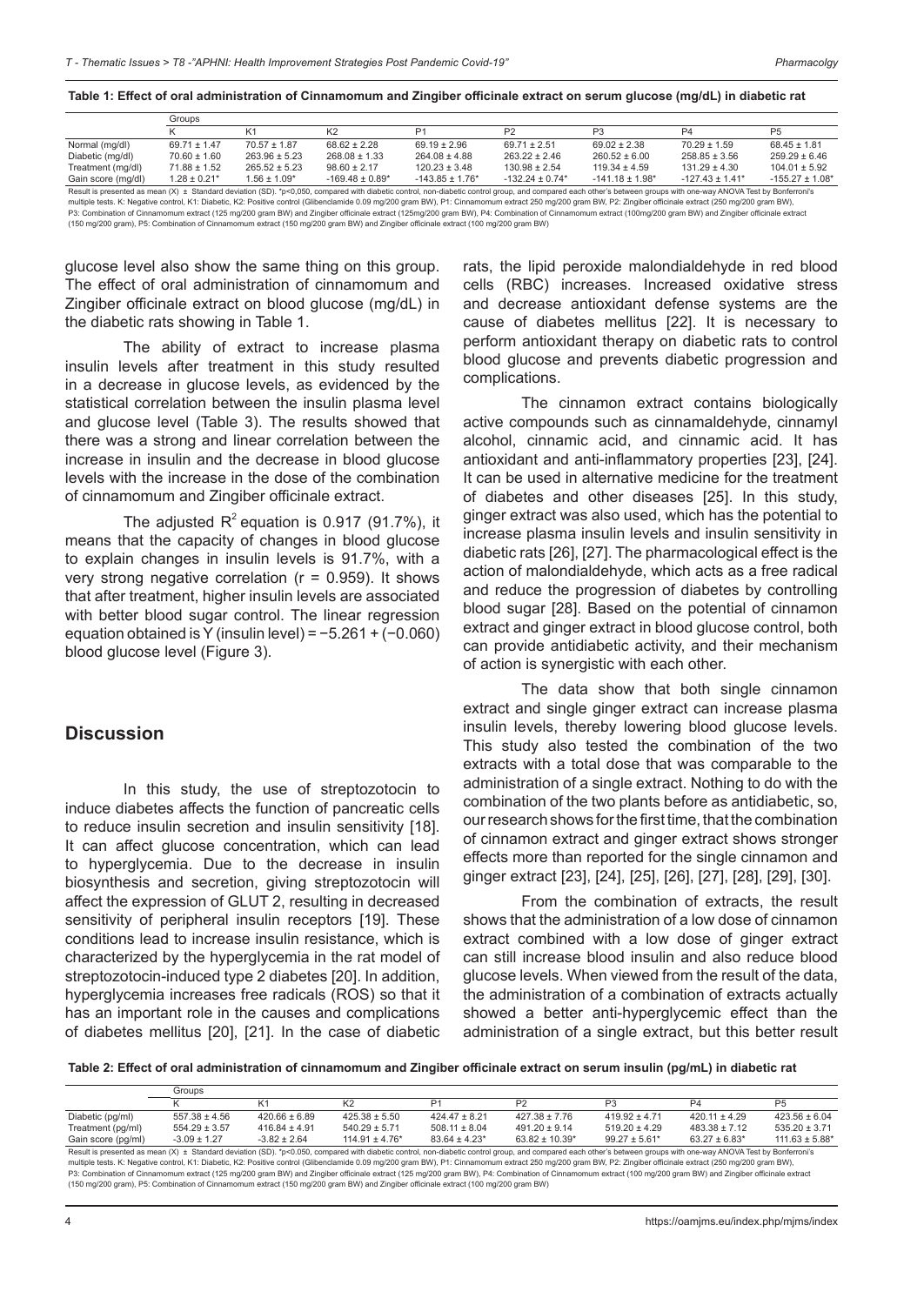**Table 3: Pearson correlation analysis results in correlation between changes in insulin levels and blood glucose after treatment**

|                                                              | Gain score insulin level |
|--------------------------------------------------------------|--------------------------|
| Gain score blood glucose level                               | $r = -0.959**$           |
|                                                              | p<0,001                  |
|                                                              | $n = 40$                 |
| **Correlation is significant at the 0.01 level (two-tailed). |                          |

was shown in the combination of cinnamon extract and ginger extract with the same proportion, or with a higher amount of cinnamon extract.



*Figure 3: Linear regression graphs interaction between the capacity of blood glucose changes and insulin levels*

The compound [6]-gingerol in ginger is able to translocate glucose transporter 4 (GLUT4) to the plasma membrane. Gingerol was also able to suppress the increase in ROS levels induced by advanced glycation end products in RIN-5F pancreatic cells. Gingerol compounds suppress the increase in fasting blood glucose levels and increase glucose intolerance in db/db rats. In addition, [6]-Gingerol regulates hepatic gene expression of enzymes related to glucose metabolism leading to decreased gluconeogenesis and glycogenolysis as well as increased glycogenesis, thereby contributing to decrease hepatic glucose production and hence blood glucose concentration [28], [29], [30].

Cinnamaldehyde present in cinnamon bark has shown a glucolipid-lowering effect in diabetic animals by increasing glucose absorption and increasing insulin sensitivity in adipose tissue and skeletal muscle, increasing glycogen synthesis in the liver, restoring pancreatic islet dysfunction, slowing gastric emptying rate, and increasing renal impairment. The compound cinnamaldehyde exerts this effect through its action on several signaling pathways, including the PPARs, AMPK, PI3K/IRS-1, RBP4-GLUT4, and ERK/JNK/ p38MAPK, TRPA1-ghrelin and Nrf2 pathways [31], [32].

The mechanism of action of gingerol compounds in ginger and cinnamaldehyde in cinnamon bark has a synergistic action in reducing blood glucose levels. So that the combination of ginger and cinnamon can be used for one of the formulas in maintaining blood glucose levels in diabetes. The results of this study can be further determined to be related to the combined dose that may cause hypoglycemic effects. The potential effect of hypoglycemia is caused by the synergistic effect of cinnamon extract and ginger extract as antidiabetic therapy. In addition, it is necessary to determine a toxic dose as an evaluation of the safety of using herbal medicine.

## **Conclusions**

The combination of cinnamon and ginger showed beneficial synergistic antidiabetic activity. It can increase insulin levels, making it possible to control blood sugar levels in high blood glucose conditions.

## **References**

- Westman EC. Type 2 diabetes mellitus: A pathophysiologic perspective. Front Nutr. 2021;8:707371. http://doi.org/10.3389/ fnut.2021.707371 PMid:34447776
- 2. Abdul M, Khan B, Hashim MJ, King JK, Govender RD, Mustafa H, *et al*. Epidemiology of type 2 diabetes-global burden of disease and forecasted trends. J Epidemiol Glob Health. 2020;10(1):107-11. http://doi.org/10.2991/jegh.k.191028.001 PMid:32175717
- 3. Chen L, Magliano DJ, Zimmet PZ. The worldwide epidemiology of type 2 diabetes mellitus-present and future perspectives. Nat Rev Endocrinol. 2012;8(4):228-36. http://doi.org/10.1038/ nrendo.2011.183
	- PMid:22064493
- 4. Purnamasari D, Soegondo S, Oemardi M, Gumiwang I. Insulin resistance profile among siblings of type 2 diabetes mellitus (preliminary study). Acta Med Indones. 2010;42(4):204-8. PMid:21063041
- 5. Cho NH, Shaw JE, Karuranga S, Huang Y, da Rocha Fernandes JD, Ohlrogge AW, *et al*. IDF diabetes atlas: Global estimates of diabetes prevalence for 2017 and projections for 2045. Diabetes Res Clin Pract. 2018;138:271-81. https://doi.org/10.1016/j. diabres.2018.02.023 PMid:29496507
- 6. Ligita T, Wicking K, Francis K, Harvey N, Nurjannah I. How people living with diabetes in Indonesia learn about their disease: A grounded theory study. PLoS One. 2019;14(2):1-19. https://doi.org/10.1371/journal.pone.0212019 PMid:30794570
- 7. Li S, Wang J, Zhang B, Li X, Liu Y. Diabetes mellitus and causespecific mortality : A population-based study. Diabetes Metab J. 2019;43:319-41. https://doi.org/10.4093/dmj.2018.0060 PMid:31210036
- 8. Kasole R, Martin HD, Kimiywe J. Traditional medicine and its role in the management of diabetes mellitus: Patients and herbalists perspectives. Evid Based Complement Altern Med. 2019;2019:2835691. https://doi.org/10.1155/2019/2835691 PMid:31354852